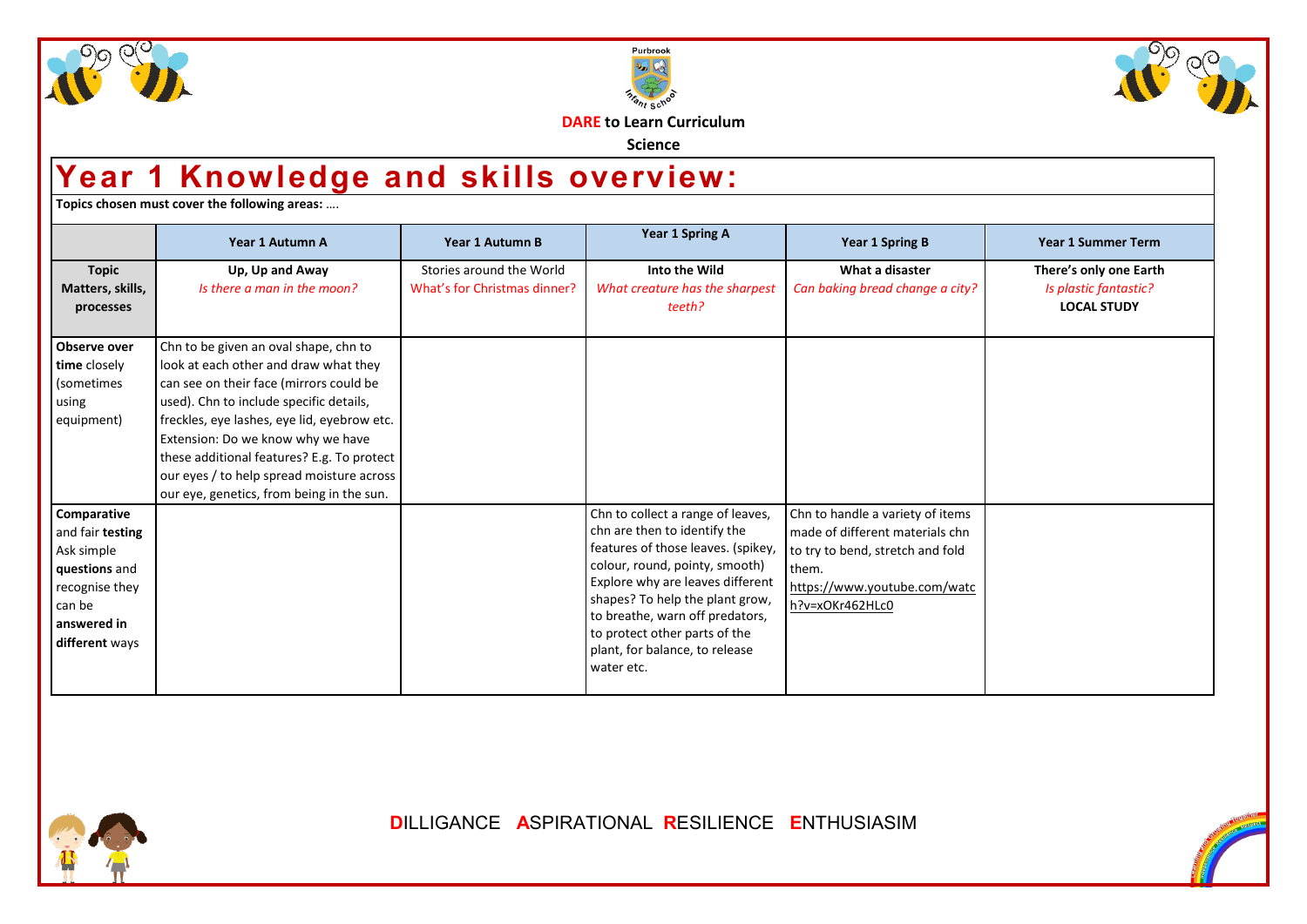|                                                              |                                                                                                                                                                                                                                                                                                                                                                                                                                                                                                                                                                                                                                                                                                                  |                                                                                                                                                                                                                                                                                                                                                                                                                                                                                                                         | Purbrook<br><i>hrant</i> Schot                                                                                                                                                                                                                                                                                                                                                                                                                                                                                                                                                                                                                                        |                                                                                                                                                                                                                                                                                                                                                                                                                                                                                                 |                                                                                                                                                                                                                                                                                                                                                                                                                                                                                                    |
|--------------------------------------------------------------|------------------------------------------------------------------------------------------------------------------------------------------------------------------------------------------------------------------------------------------------------------------------------------------------------------------------------------------------------------------------------------------------------------------------------------------------------------------------------------------------------------------------------------------------------------------------------------------------------------------------------------------------------------------------------------------------------------------|-------------------------------------------------------------------------------------------------------------------------------------------------------------------------------------------------------------------------------------------------------------------------------------------------------------------------------------------------------------------------------------------------------------------------------------------------------------------------------------------------------------------------|-----------------------------------------------------------------------------------------------------------------------------------------------------------------------------------------------------------------------------------------------------------------------------------------------------------------------------------------------------------------------------------------------------------------------------------------------------------------------------------------------------------------------------------------------------------------------------------------------------------------------------------------------------------------------|-------------------------------------------------------------------------------------------------------------------------------------------------------------------------------------------------------------------------------------------------------------------------------------------------------------------------------------------------------------------------------------------------------------------------------------------------------------------------------------------------|----------------------------------------------------------------------------------------------------------------------------------------------------------------------------------------------------------------------------------------------------------------------------------------------------------------------------------------------------------------------------------------------------------------------------------------------------------------------------------------------------|
| <b>Identifying and</b><br>classifying                        | Chn to label parts of the body and<br>identify which parts are used for our five<br>senses (possible extension).<br>Chn to think about which parts of our<br>body are most useful to sense<br>something, e.g. we wouldn't feel a soft<br>blanket with our elbow.                                                                                                                                                                                                                                                                                                                                                                                                                                                 |                                                                                                                                                                                                                                                                                                                                                                                                                                                                                                                         | Thought shower varieties of<br>plants the chn already know.<br>Picture clues can be given. Chn<br>then to photograph plants<br>(flowing and non-flowering)<br>around the school. Chn to come<br>back and now label the ones they<br>know.<br>Chn to sort animals into groups<br>reptile and non-reptile (pictures<br>or cards with the animal's name<br>printed on). Possible extension:<br>Chn could either write or verbally<br>explain how they know why an<br>animal is a reptile or not.<br>Chn to match speech bubbles to<br>the correct animals "I mostly eat<br>meat" "I only eat plants, fruits or<br>seeds" "I eat meat and plans" "I<br>eat other animals" | Chn to identify items, what<br>materials are they made of?<br>Extension: Why are these objects<br>made with a particular material?<br>Metal scissors to cut through<br>paper, plastic chair – metal<br>wouldn't be comfortable etc.<br>Keys need to be hard wearing<br>and not change shape!<br>https://www.youtube.com/watc<br>h?v=2td5mfgf10l<br>History LINK - Great Fire of<br>London the houses burned easily<br>as they were made of wood,<br>when they were rebuilt brick was<br>used.   |                                                                                                                                                                                                                                                                                                                                                                                                                                                                                                    |
| <b>Pattern Seeking</b><br>Gathering<br>and recording<br>data | After breaktime every day for two weeks<br>(for each season September - November<br>Autumn) a child is to record the weather<br>on a class chart. Record a reflection from<br>a few chn each day e.g. "The clouds are<br>grey so it might rain later" "It's still like<br>summer but it should be Autumn now"<br>After the two weeks (a class block graph<br>should have been created) chn to write,<br>verbally record statements to go with it<br>"In this season it mostly rained" "We<br>only had a few says of sunshine" "There<br>wasn't any foggy days"Home learning<br>challenge Chn to record what time they<br>get up, is it daylight yet? What time does<br>it get dark in the evening? At bedtime or | After breaktime every day for<br>two weeks (for each season<br>December - February Winter)<br>a child is to record the<br>weather on a class chart.<br>Record a reflection from a few<br>chn each day e.g. "The clouds<br>are grey so it might rain later"<br>"It's still like summer but it<br>should be Autumn now"<br>After the two weeks (a class<br>block graph should have been<br>created) chn to write / verbally<br>record statements to go with it<br>"In this season it mostly<br>rained" "We only had a few |                                                                                                                                                                                                                                                                                                                                                                                                                                                                                                                                                                                                                                                                       | After breaktime every day for<br>two weeks (for each season<br>March-May Spring) a child is to<br>record the weather on a class<br>chart. Record a reflection from a<br>few chn each day e.g. "We<br>haven't had much rain so far" "It<br>should have been sunnier"<br>After the two weeks (a class<br>block graph should have been<br>created) chn to write / verbally<br>record statements to go with it<br>"We need sunshine for the plants<br>to grow" "It's starting to get<br>warmer now" | After breaktime every day for two<br>weeks (for each season June-August<br><b>Summer)</b> a child is to record the<br>weather on a class chart. Record a<br>reflection from a few chn each day<br>e.g. "We haven't had much rain so<br>far" "It should have been sunnier"<br>After the two weeks (a class block<br>graph should have been created) chn<br>to write / verbally record statements<br>to go with it "We need sunshine for<br>the plants to grow" "It's starting to get<br>warmer now" |

**D**ILLIGANCE **A**SPIRATIONAL **R**ESILIENCE **E**NTHUSIASIM